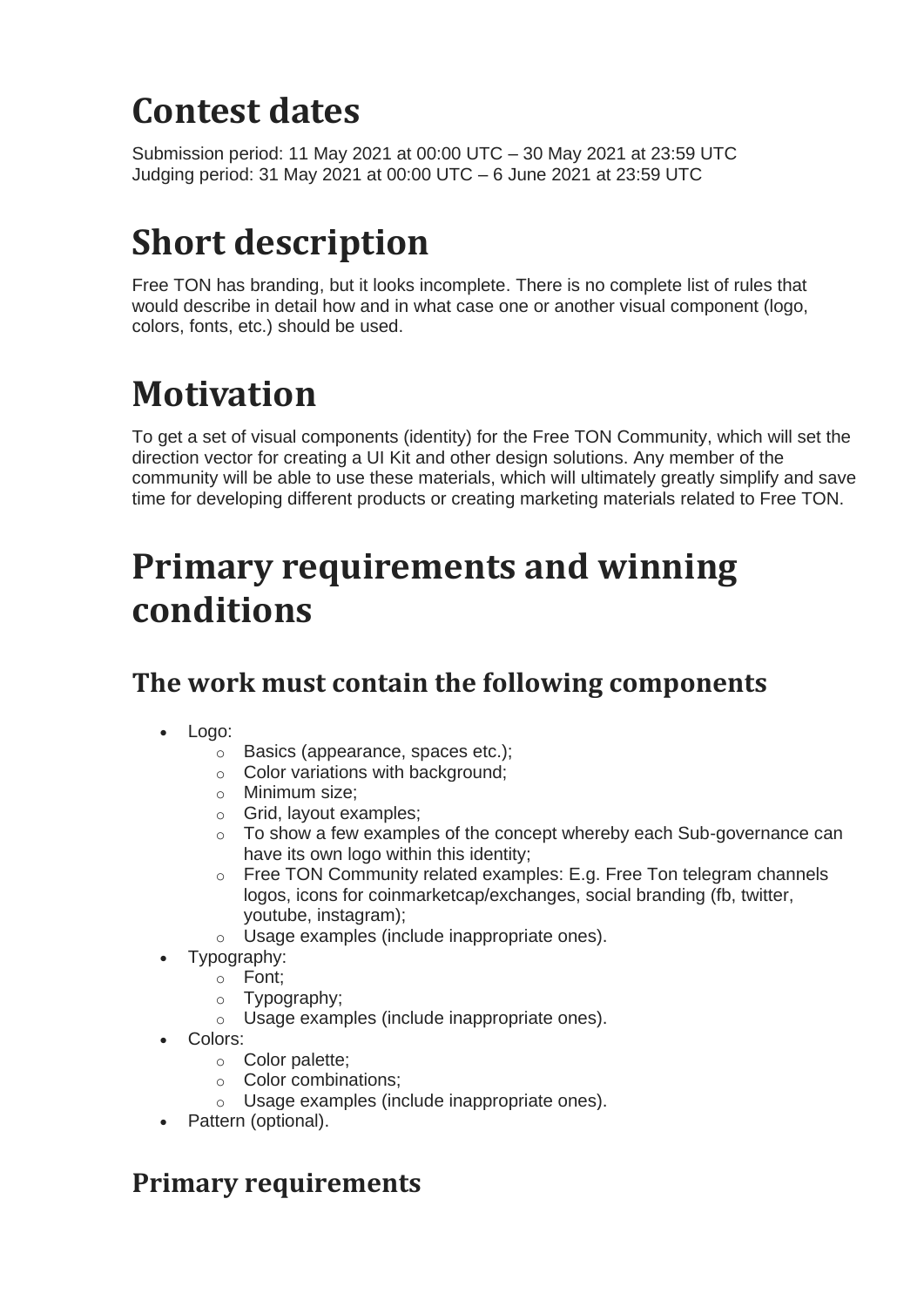- Each component must be completely unique. If the contest work has a source of inspiration or partial borrowing, the source must be indicated. Finding such a source without specifying it will lower the final score.
- For typography, only an open source font can be used that contains characters for at least Latin and Cyrillic.
- Logo and Pattern should be scalable and look good both when used with brand colors and in monochrome.
- Each component of the identity should have a clear description and illustrative examples of how to use it correctly and how not to use it wrong in different conditions.
- Identity must be associated with such definitions as: Freedom, Security, Innovation, Scalability, Decentralization, Infinity, Uniqueness.
- Each participant must submit their work in the form of a PDF presentation, which must contain a detailed description of how the identification elements should be used, and must also include links to their original files, which must be available for everyone to download and use.
- The submitted design must be published under the CC BY-NC-SA license with the obligatory indication of this on the forum and in the submitted PDF file.
- Otherwise, they will not receive their rewards.

#### **Rewards**

| 1 place15,000 TONs |  |
|--------------------|--|
|                    |  |
|                    |  |
|                    |  |
|                    |  |
|                    |  |

Total amount: 40,000 TONs

### **Voting**

- Jury members who vote in this contest must have a solid understanding of branding and graphic design. Those jurors who don't, should not vote or choose "Abstain."
- Jurors whose team(s) intend to participate in this contest by providing submissions lose their right to vote in this contest.
- Each juror will vote by rating each submission on a scale of 1 to 10 or can choose to reject it if it does not meet requirements or choose to abstain from voting if they feel unqualified to judge.
- Jurors will provide feedback on each submission.
- The Jury will reject duplicate, sub-par, incomplete, or inappropriate submissions.

### **Evaluation criteria**

- 1. Quality of work 0-2 points);
- 2. Creativity (0-2 points);
- 3. Uniqueness (0-2 points);